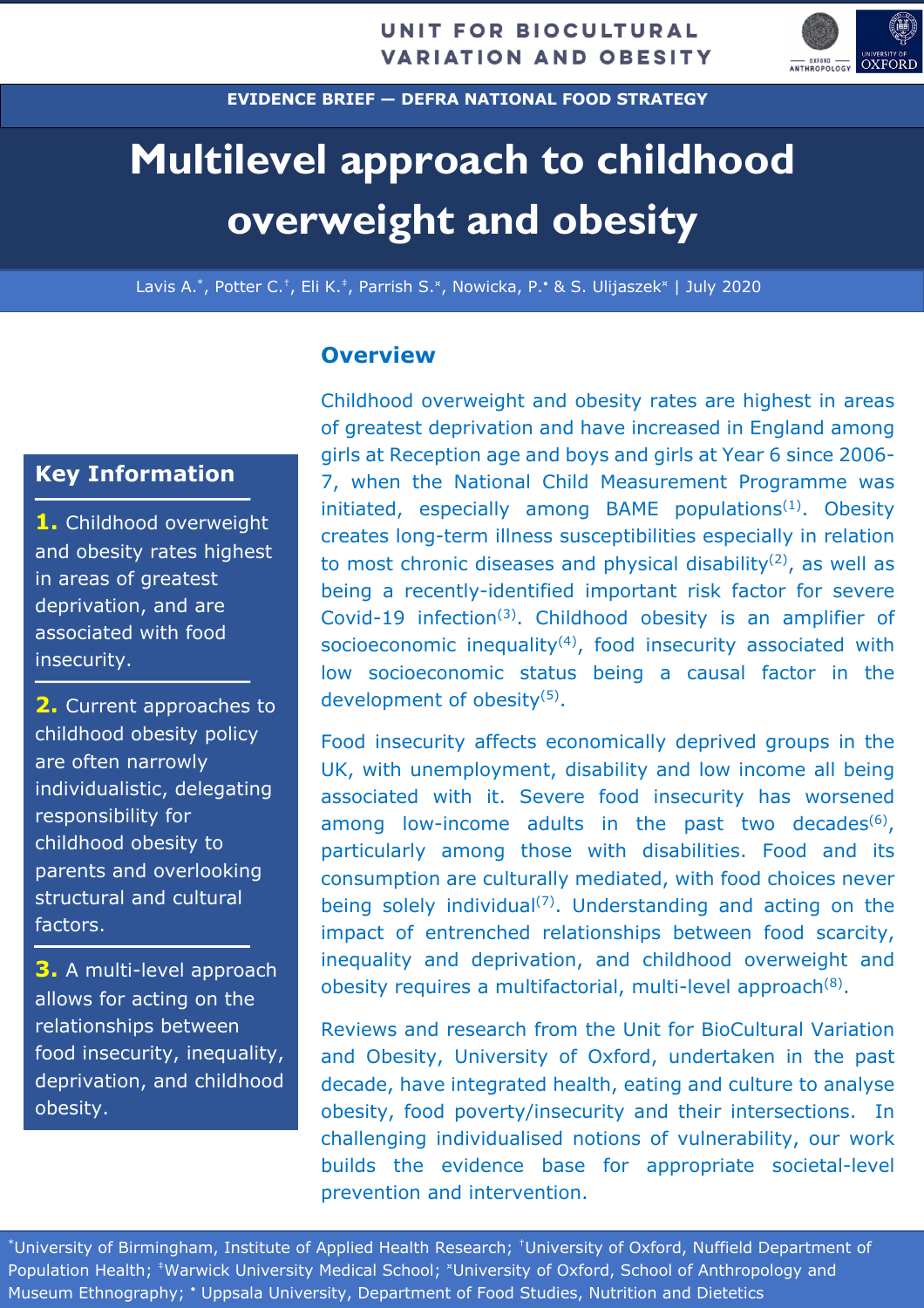## **Levels of impact and intervention**

Links between inequality and childhood overweight and obesity (COO) cut across levels, from the individual, family and community to broader historical and sociopolitical settings. These can be categorised as follows:

### *Microlevel*

Longitudinal analysis of UK cohorts shows that adult obesity can be effectively predicted from measures in early life and these could be effectively mobilised for early identification and evidenceinformed interventions<sup>(9)</sup>. Childhood obesity is caused by intergenerational cycles of parental nutrition, including both under- and over-nutrition, leading to transgenerational transmission of metabolic disorders. These epigenetic mechanisms are thought to be mediated by diet, chemical exposure, and high levels of environmental stress<sup> $(10)$ </sup>, including the effects of chronic poverty and racism<sup> $(11)$ </sup>. Diet is not simply a matter of individual food choices, as eating patterns, healthy or not, emerge from a multifactorial set of factors. They are structured by income, access to food, cultural frameworks, food advertising and promotion<sup> $(12)$ </sup>, as well as stress and anxiety associated with low social position, poor employment circumstances, sexism and racism $(13)$ . Disordered eating may also be a mode of coping with existential difficulties, including trauma, low social capital and socioeconomic disadvantage<sup>(14)</sup>.

#### *Mesolevel*

Childhood and adolescent overweight and obesity are perpetuated through socioeconomic (SES) differences, and also potentially by stigma and by the negative bias of health care practitioners. Individual and area level SES are important predictors of childhood obesity, and SES differences in body fatness are already manifest in early childhood. A Swedish model for the understanding and prediction of childhood obesity in relation to psychological and emotional distress, tested using Danish cohort and National Registration data, confirmed that economic, social and psychological insecurity and inequality during childhood leads to obesity in adolescence and early adult life,  $e$ specially in females<sup>(13)</sup>. Stigma surrounding childhood obesity produces further social disadvantages in employment, education, healthcare, and interpersonal relationships for obese  $children<sup>(14)</sup>$ . Across cultural groups and even within households, perceptions of healthy and appropriate body size and healthy eating often vary among individuals, as well as in relation to healthy norms as presented by public health, which further contributes to increased childhood obesity (15). Bringing public health into the domestic sphere is key to action at this level, something that the public health response to the Covid-19 outbreak in lockdown showed to be highly effective.

#### *Macrolevel*

The 'obesogenic environment framework' describes broader structural factors that predispose individuals and communities to higher rates of childhood overweight and obesity<sup>(16)</sup>. Access to good food and telling people what to eat and feed their children, does not actually solve problems that are much more complex<sup>(2)</sup>. For example, the globalised food system facilitates the growth of retail of, and access to, ultra-processed foods, which are associated with higher obesity rates<sup> $(17)$ </sup>. The penetration of sugar and high fructose corn syrup in global food markets both contribute to the rise of obesity and type two diabetes, through consumption decisions made at the household level<sup>(18)</sup>. The responsibility for childhood overweight and obesity due to disproportionate exposure to obesogenic environments in areas of deprivation cannot be shouldered by parents alone. Individual food choices are both structurally constrained and culturally-shaped at the microlevel such that access to healthy food, and public health advice regarding what people should at and feed their children, does not solve problems that are far more complex and higher-level. This disconnect can make such advice to seem alienating and uncaring to the key groups and populations that it is aimed at, leading to failure of interventions.